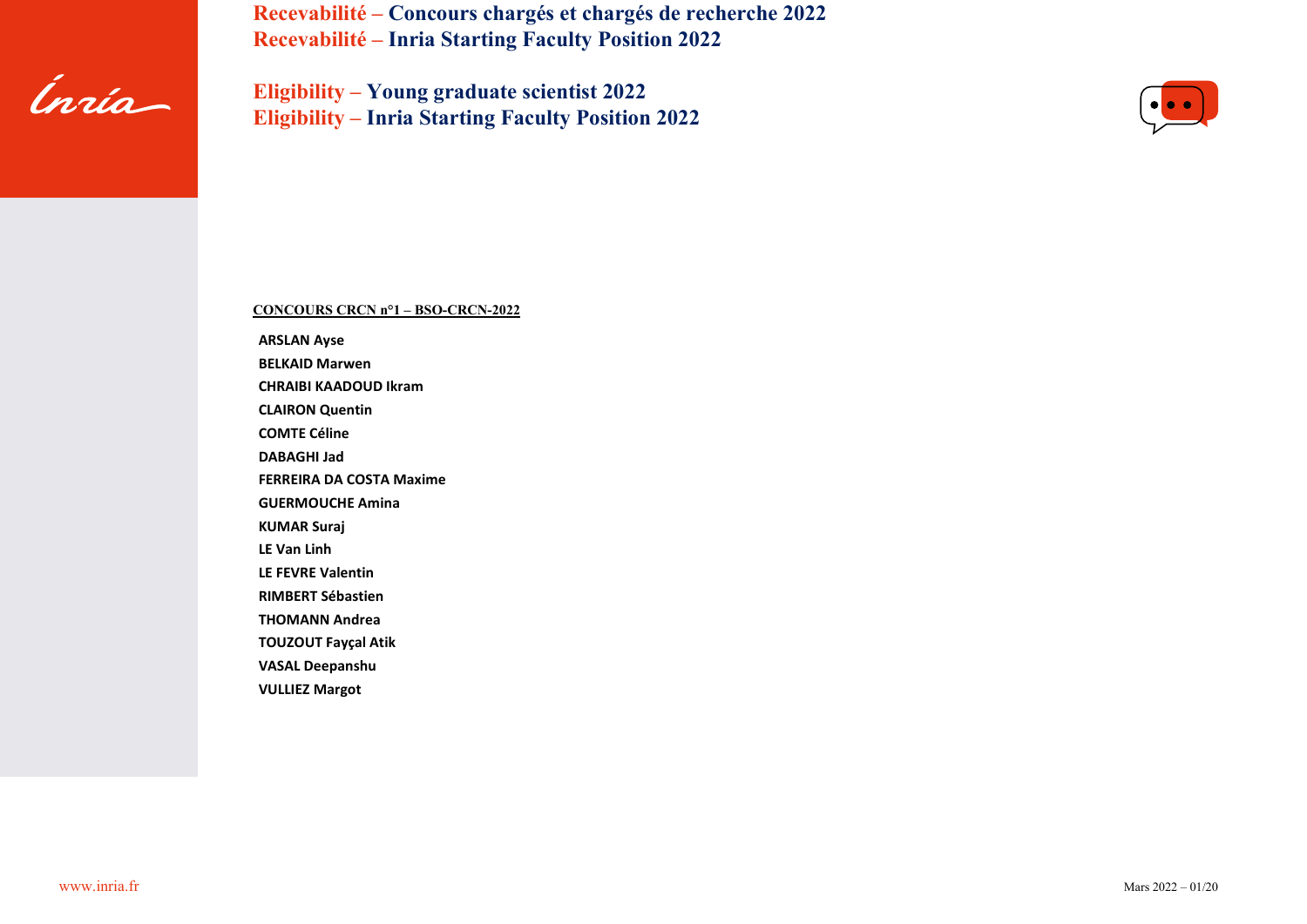

**Eligibility – Young graduate scientist 2022 Eligibility – Inria Starting Faculty Position 2022**



**OFFRE ISFP n°1 – BSO-2022**

**ARSLAN Ayse**

**BELKAID Marwen**

**CHRAIBI KAADOUD Ikram**

**CLAIRON Quentin**

**COMTE Céline**

**DABAGHI Jad**

**GUERMOUCHE Amina**

**LE Van Linh**

**LE FEVRE Valentin**

**RIMBERT Sébastien**

**THOMANN Andrea**

**TOUZOUT Fayçal Atik**

**VASAL Deepanshu**

**VULLIEZ Margot**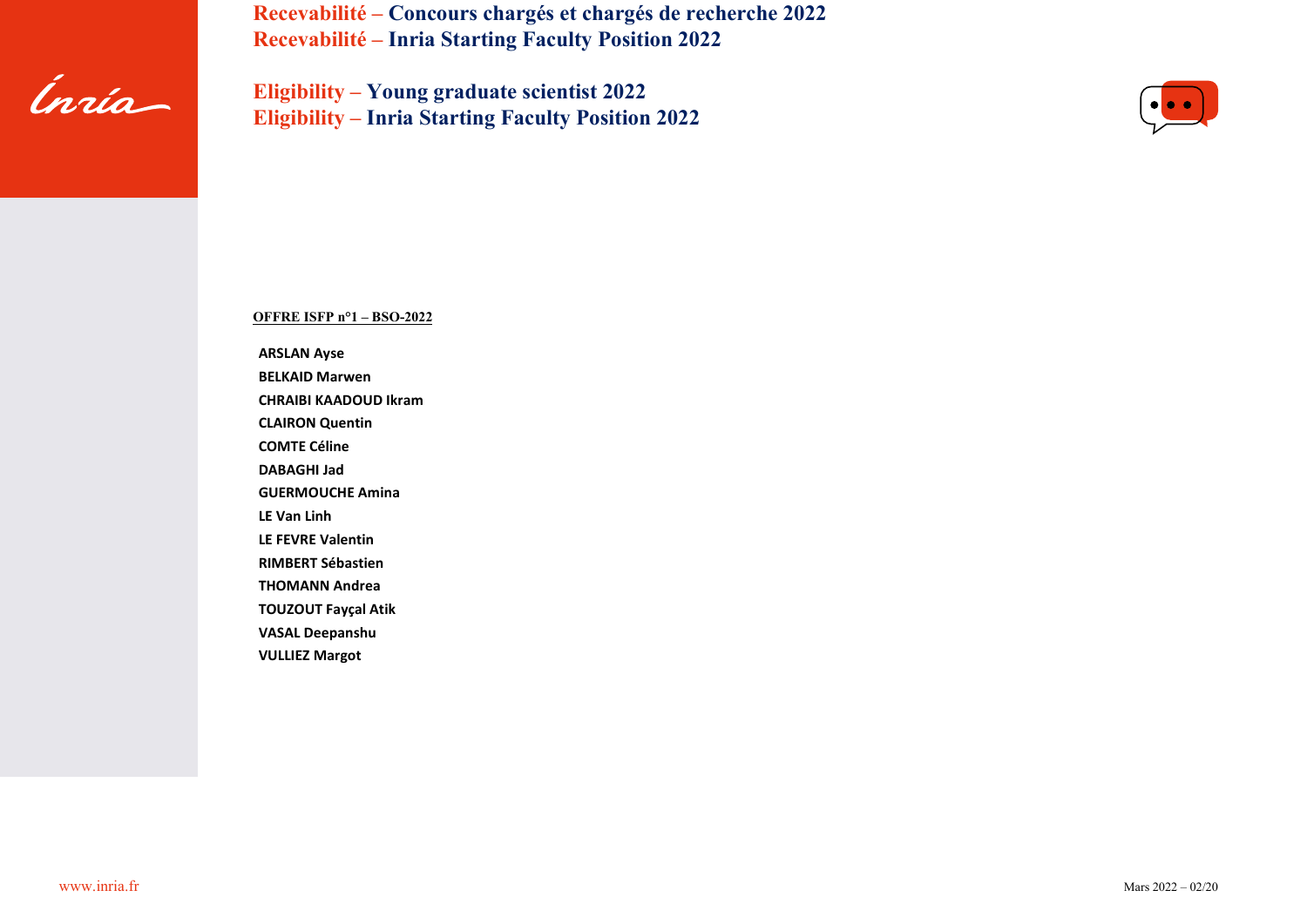

**Eligibility – Young graduate scientist 2022 Eligibility – Inria Starting Faculty Position 2022**



## **CONCOURS CRCN n°2 – GRA-CRCN-2022**

**ARBEL Michael ASVADI Alireza AUGIER Nicolas**

**BIANCHIN Gianluca**

**CARASTAN DOS SANTOS Danilo**

**COELHO QUINTINO Marco Tulio**

**COMTE Céline**

**ELOUARD Cyril**

**GOSWAMI Ashutosh Kumar**

**HENDRIKX Hadrien**

**HONORE Valentin**

**KUNJWAL Ravi**

**OPUU Vaitea**

**TOSATTO Samuele**

**VASAL Deepanshu**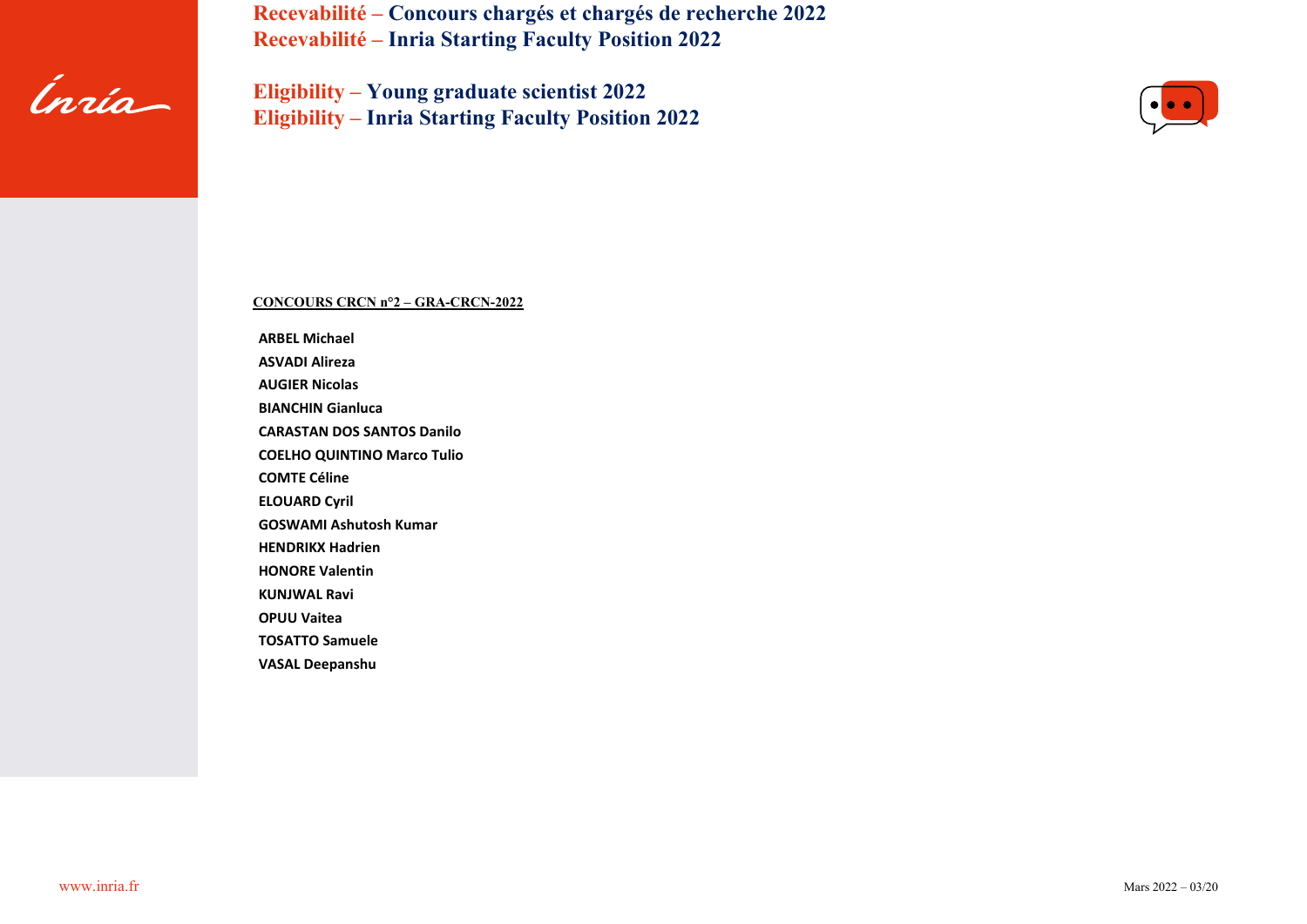

**Eligibility – Young graduate scientist 2022 Eligibility – Inria Starting Faculty Position 2022**



## **OFFRE ISFP n°2 – GRA-2022**

**ARBEL Michael**

**ASVADI Alireza**

**AUGIER Nicolas**

**BIANCHIN Gianluca**

**BILENNE Olivier**

**CARASTAN DOS SANTOS Danilo**

**COMTE Céline**

**ELOUARD Cyril**

**GOSWAMI Ashutosh Kumar**

**HENDRIKX Hadrien**

**HONORE Valentin**

**KUNJWAL Ravi**

**OPUU Vaitea**

**TOSATTO Samuele**

**VASAL Deepanshu**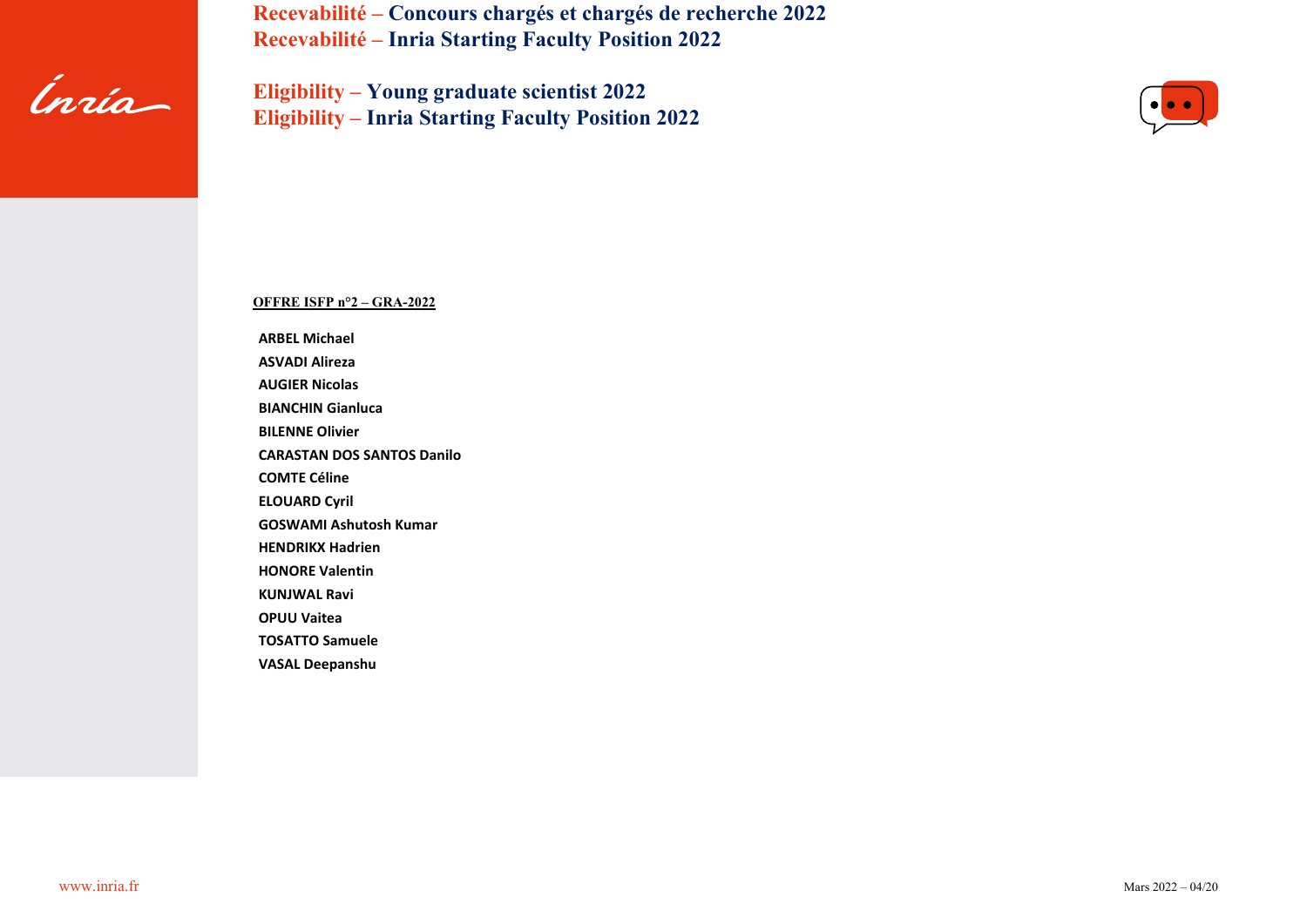

**Eligibility – Young graduate scientist 2022 Eligibility – Inria Starting Faculty Position 2022**



### **CONCOURS CRCN n°3 – LNE-CRCN-2022**

**ADAGOLODJO Yinoussa AUGIER Nicolas BLOT Aymeric CHEN Luan CHERIEF-ABDELLATIF Badr-Eddine FANUEL Michaël FERREIRA DA COSTA Maxime FRUCHARD Bruno JIOKENG Kevin JOSE GARCIA Adan KREJCA Martin KRIM Hanane LEE Jin Gyu MONAT Raphaël POLITO Guillermo POULAIN Alexandre RAQUEPAS Renaud SALGOTRA Rohit SILEO Damien TOUZOUT Fayçal Atik VASAL Deepanshu VIGNY Alexandre**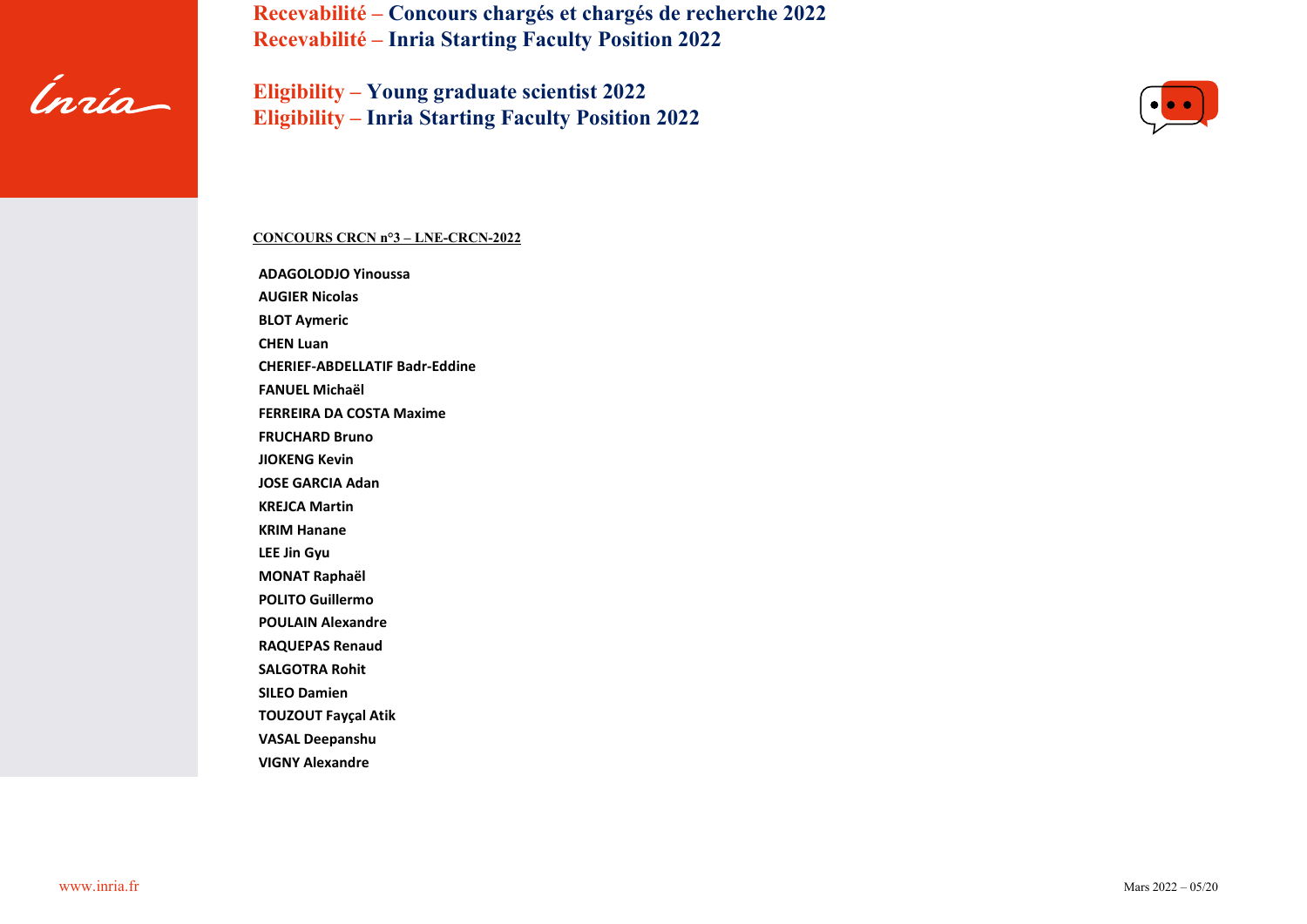

**Eligibility – Young graduate scientist 2022 Eligibility – Inria Starting Faculty Position 2022**



## **OFFRE ISFP n°3 – LNE-2022**

**ADAGOLODJO Yinoussa AUGIER Nicolas BLOT Aymeric CHEN Luan CHERIEF-ABDELLATIF Badr-Eddine FANUEL Michaël FRUCHARD Bruno JIOKENG Kevin JOSE GARCIA Adan KREJCA Martin KRIM Hanane LEE Jin Gyu MONAT Raphaël POLITO Guillermo POULAIN Alexandre RAQUEPAS Renaud RIBOUH Soheyb SALGOTRA Rohit SILEO Damien TOUZOUT Fayçal Atik VASAL Deepanshu**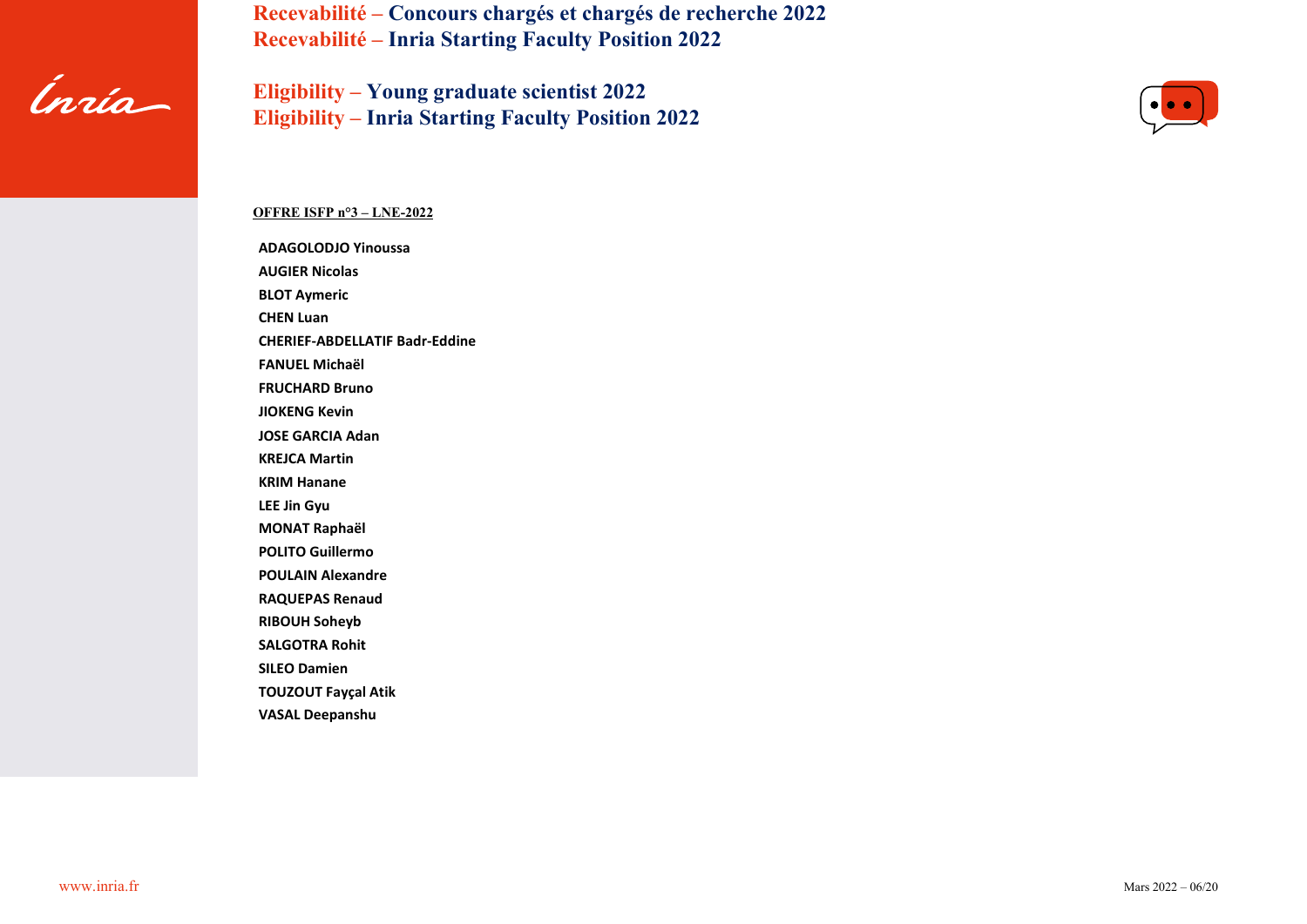

**Eligibility – Young graduate scientist 2022 Eligibility – Inria Starting Faculty Position 2022**



# **CONCOURS CRCN n°4 – LYS-CRCN-2022**

**DENIZOT Audrey ELOUARD Cyril FERREIRA DA COSTA Maxime GOSWAMI Ashutosh Kumar HENDRIKX Hadrien HONORE Valentin KUMAR Suraj KUNJWAL Ravi LOUREIRO Bruno MAOUCHE Mohamed MATHE-HUBERT Hugo MONAT Raphaël VASAL Deepanshu VAYER Titouan VICEDOMINI Riccardo WANG Shanshan**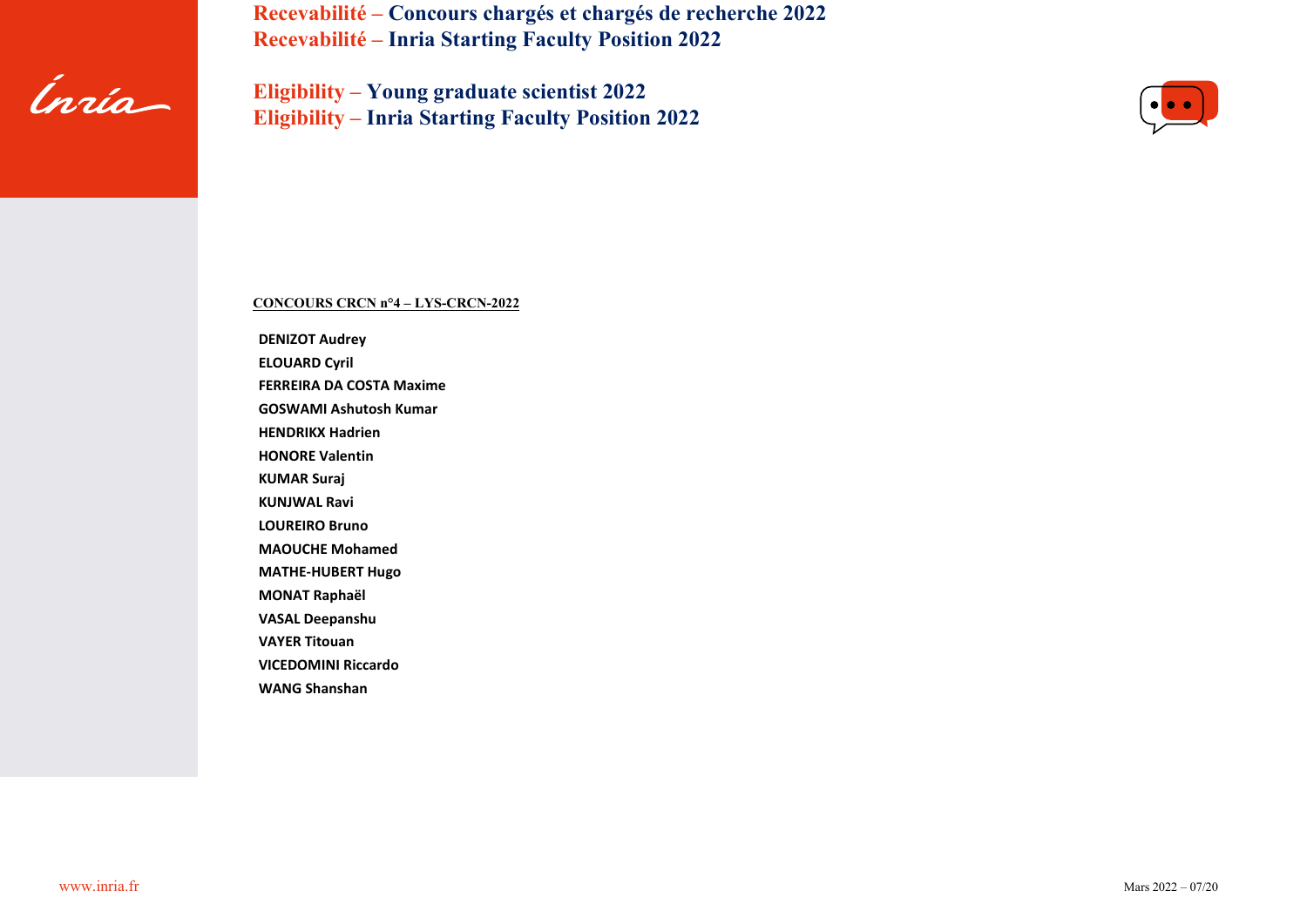

**Eligibility – Young graduate scientist 2022 Eligibility – Inria Starting Faculty Position 2022**



# **OFFRE ISFP n°4 – LYS-2022**

**CHEN Luan**

**DENIZOT Audrey**

**ELOUARD Cyril**

**GOSWAMI Ashutosh Kumar**

**HENDRIKX Hadrien**

**HONORE Valentin**

**KUMAR Suraj**

**KUNJWAL Ravi**

**LOUREIRO Bruno**

**MAOUCHE Mohamed**

**MATHE-HUBERT Hugo**

**MONAT Raphaël**

**ROUZE Cambyse**

**VASAL Deepanshu**

**VAYER Titouan**

**VICEDOMINI Riccardo**

**WANG Shanshan**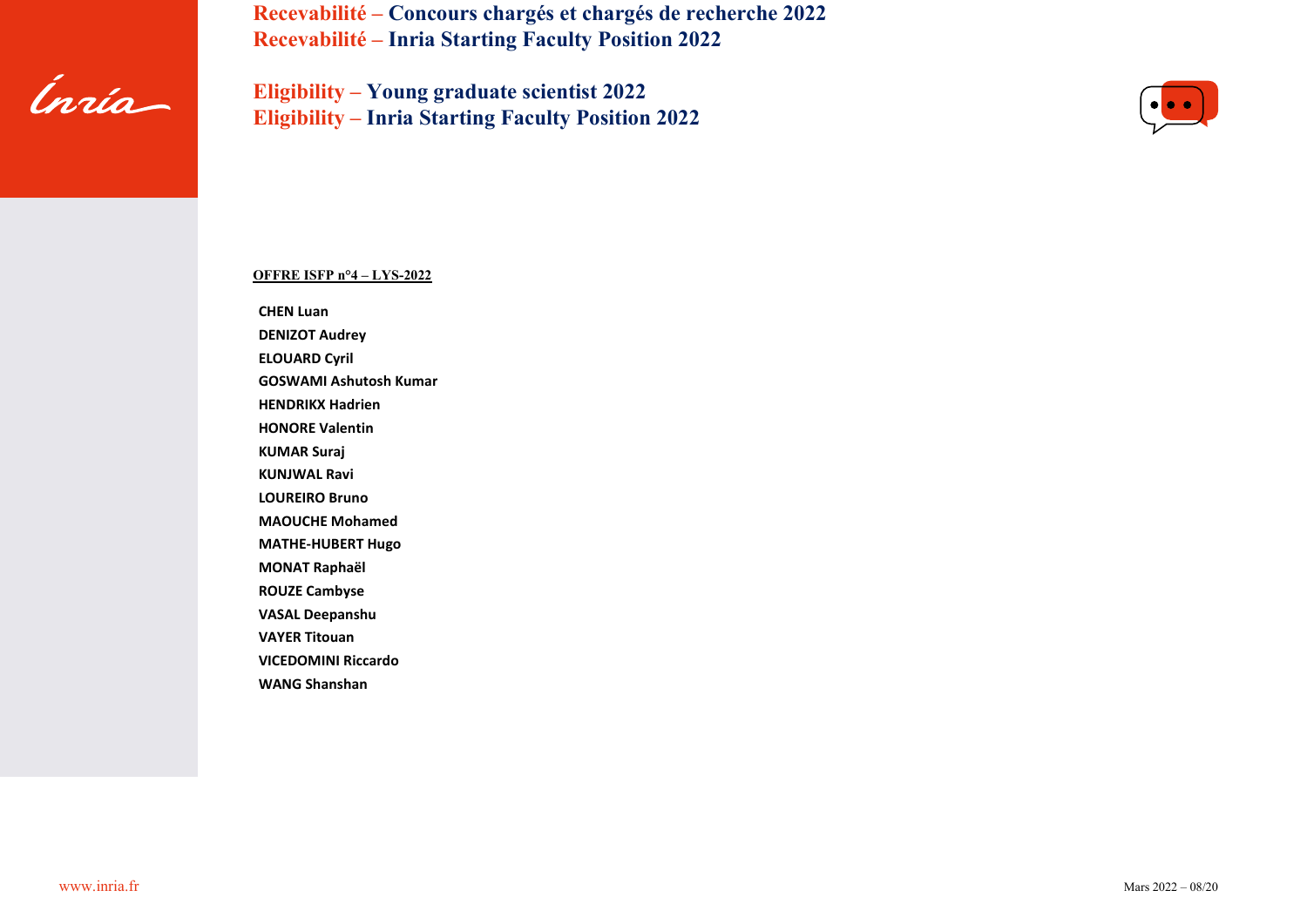

**Eligibility – Young graduate scientist 2022 Eligibility – Inria Starting Faculty Position 2022**



# **CONCOURS CRCN n°5 – NGE-CRCN-2022**

**ALVAREZ Pablo BENDER Matias Rafael CHERMAIN Xavier CORUJO RODRIGUEZ Josué DEBANT Alexandre DUCA Alessandro FERREIRA DA COSTA Maxime GOSWAMI Ashutosh Kumar HAOUCHINE Nazim KARAMI Yasaman LAMBIN Baptiste OPUU Vaitea SCHROTTENLOHER André SILEO Damien SOUZA BANEGAS Gustavo THOMANN Andrea TREVISAN JOST Tiago VASAL Deepanshu XIANG Shengquan**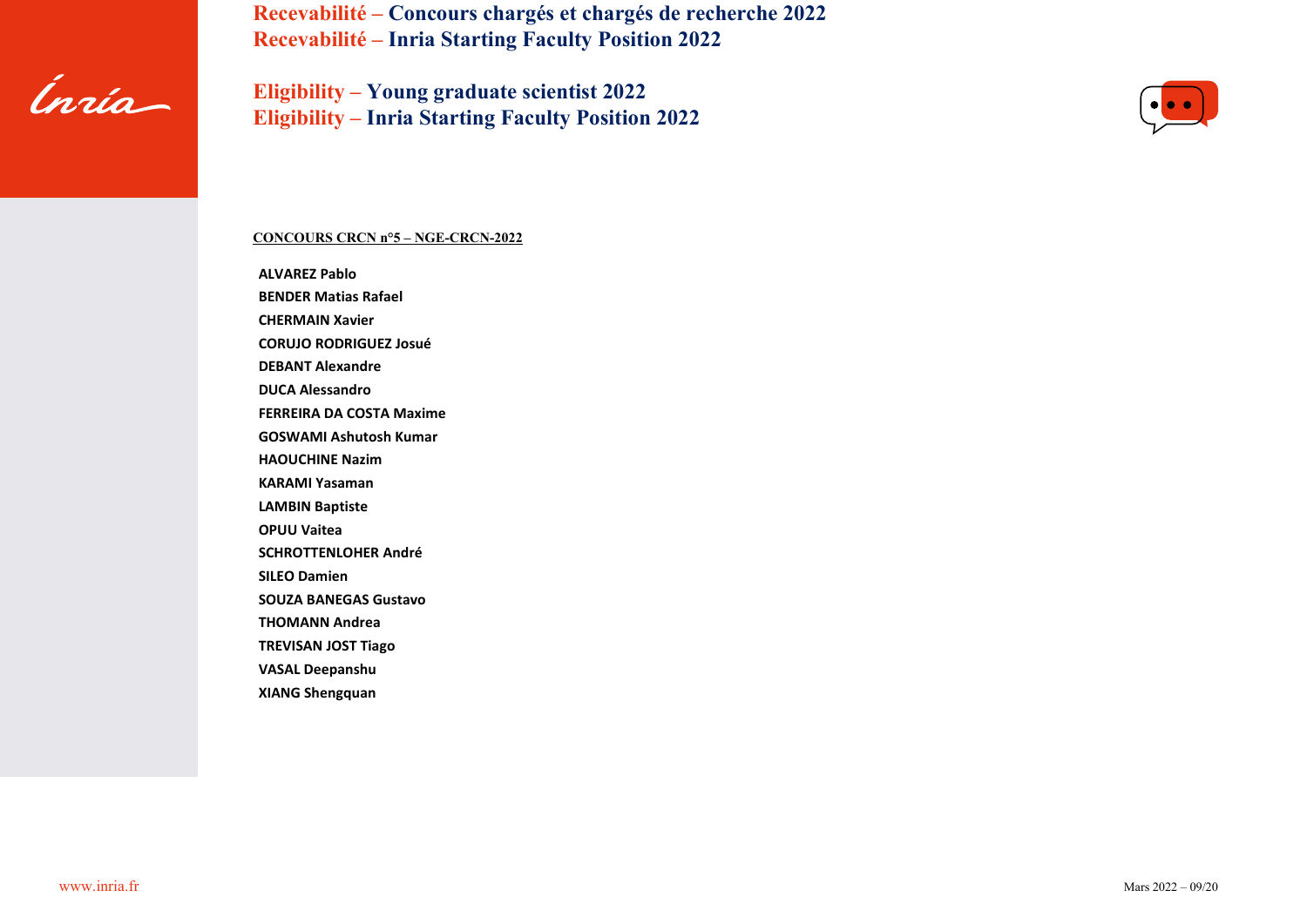

**Eligibility – Young graduate scientist 2022 Eligibility – Inria Starting Faculty Position 2022**



#### **OFFRE ISFP n°5 – NGE-2022**

**ALVAREZ Pablo BENDER Matias Rafael**

**CHERMAIN Xavier**

**CORUJO RODRIGUEZ Josué**

**DARRIGADE Léo**

**DEBANT Alexandre**

**DUCA Alessandro**

**GOSWAMI Ashutosh Kumar**

**HAOUCHINE Nazim**

**KARAMI Yasaman**

**LAMBIN Baptiste**

**OPUU Vaitea**

**SCHROTTENLOHER André**

**SILEO Damien**

**SOUZA BANEGAS Gustavo**

**THOMANN Andrea**

**TREVISAN JOST Tiago**

**VASAL Deepanshu**

**XIANG Shengquan**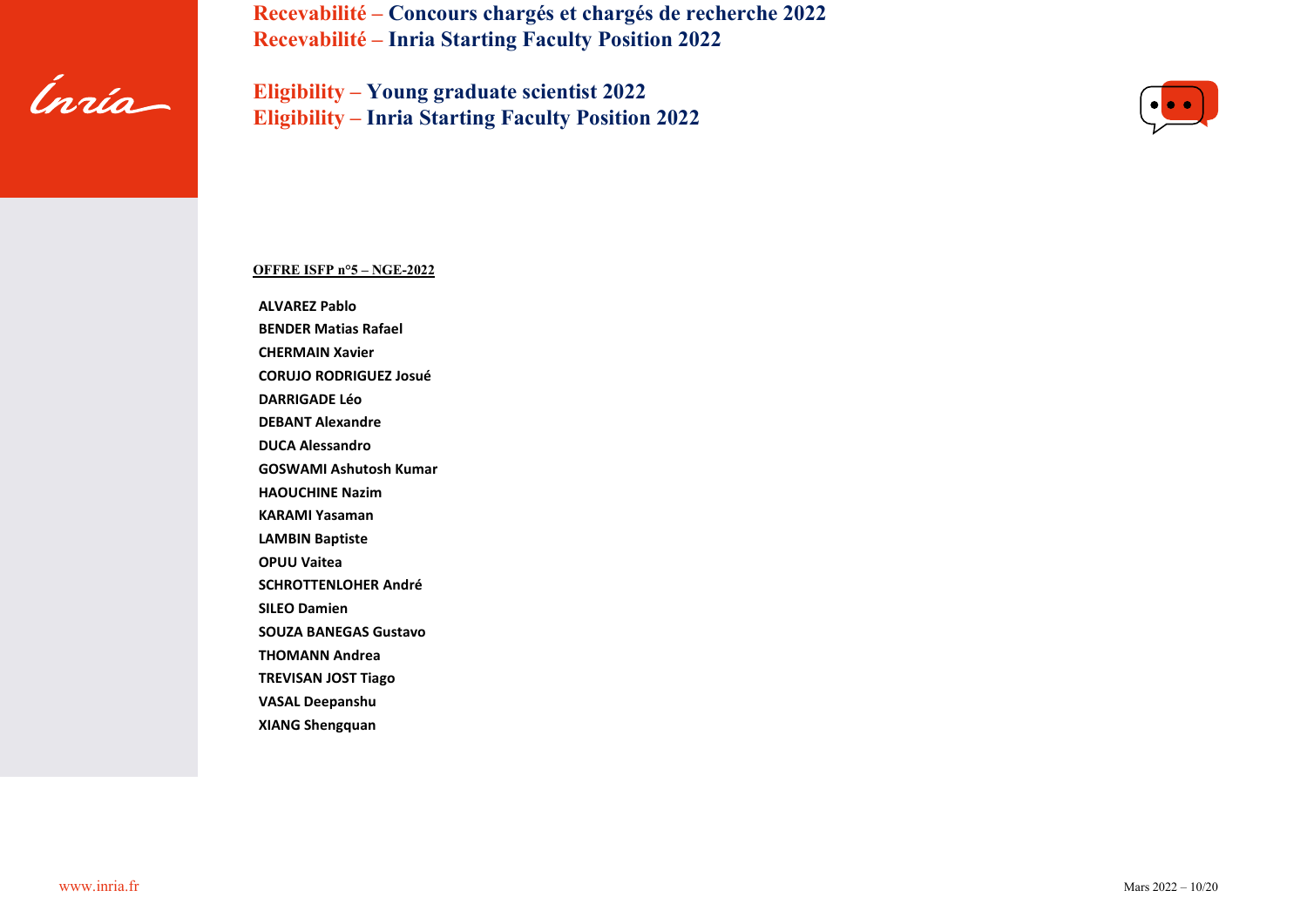

**Eligibility – Young graduate scientist 2022 Eligibility – Inria Starting Faculty Position 2022**



## **CONCOURS CRCN n°6 – PRO-CRCN-2022**

**BAHRI Maroua BALABANOV Oleg BENDER Matias Rafael BOURSIER Etienne CARMELI Nofar CHABAUD Ulysse COELHO QUINTINO Marco Tulio CORSI Marie-Constance COSTE Simon DAVID Victor FERREIRA DA COSTA Maxime FROMHERZ Aymeric GALLEGO ARIAS Emilio Jesus GANTNER Gregor GOSWAMI Ashutosh Kumar KANZLER Laura KHADIV Majid KUMAR Suraj LAFONT Ambroise LIVIERI Giulia MICHEL Paul PAROLIN Emile SOUZA BANEGAS Gustavo VASAL Deepanshu WINTERHALTER Théo**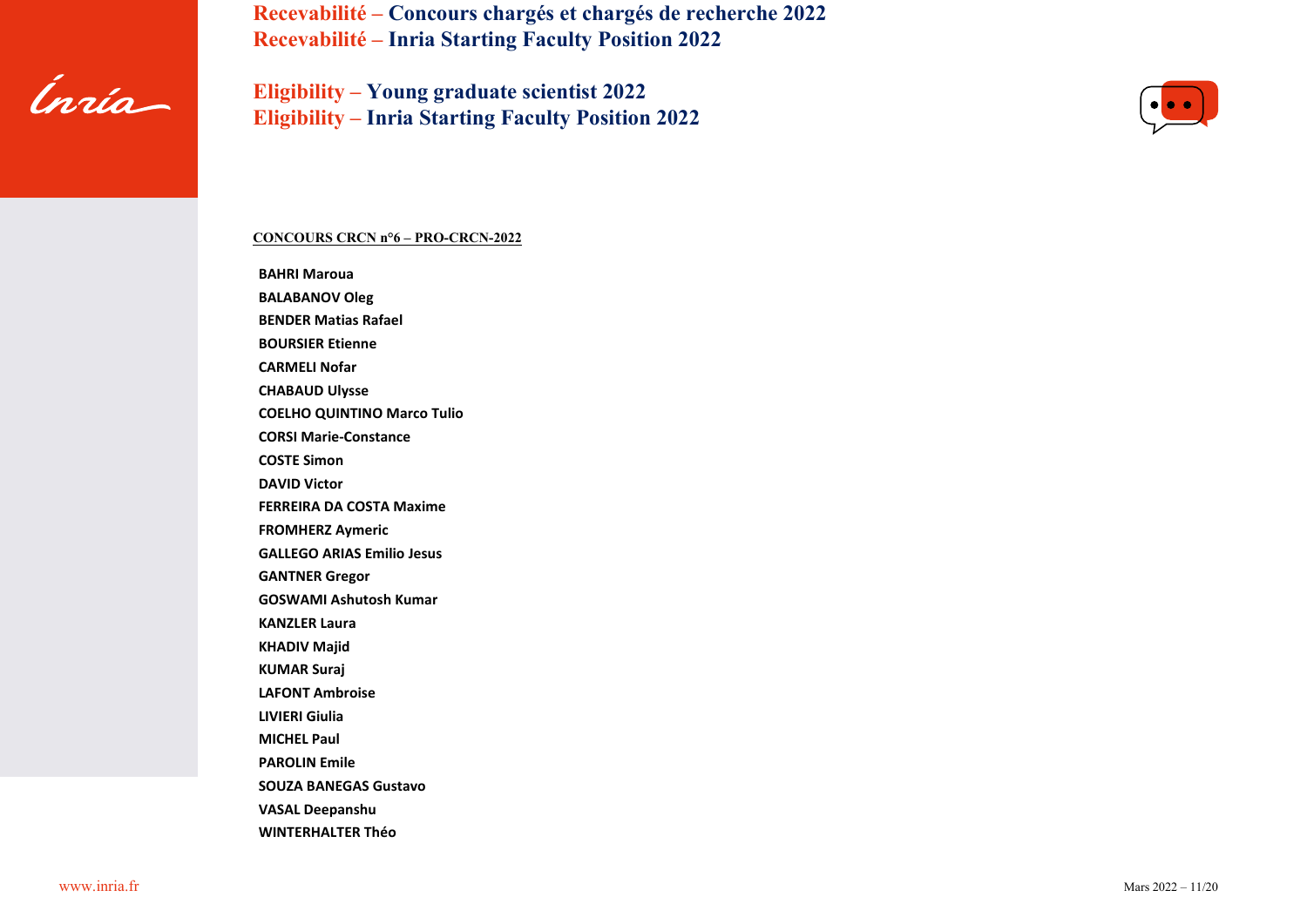

**Eligibility – Young graduate scientist 2022 Eligibility – Inria Starting Faculty Position 2022**



#### **OFFRE ISFP n°6 – PRO-2022**

**BAHRI Maroua**

**BALABANOV Oleg BENDER Matias Rafael**

**BOURSIER Etienne**

**CARMELI Nofar**

**CHABAUD Ulysse**

**CORSI Marie-Constance**

**COSTE Simon**

**DAVID Victor**

**FAWAZ Hassan**

**FROMHERZ Aymeric**

**GALLEGO ARIAS Emilio Jesus**

**GANTNER Gregor**

**GOSWAMI Ashutosh Kumar**

**KHADIV Majid**

**LAFONT Ambroise**

**MICHEL Paul**

**PAROLIN Emile**

**SOUZA BANEGAS Gustavo**

**VASAL Deepanshu**

**WINTERHALTER Théo**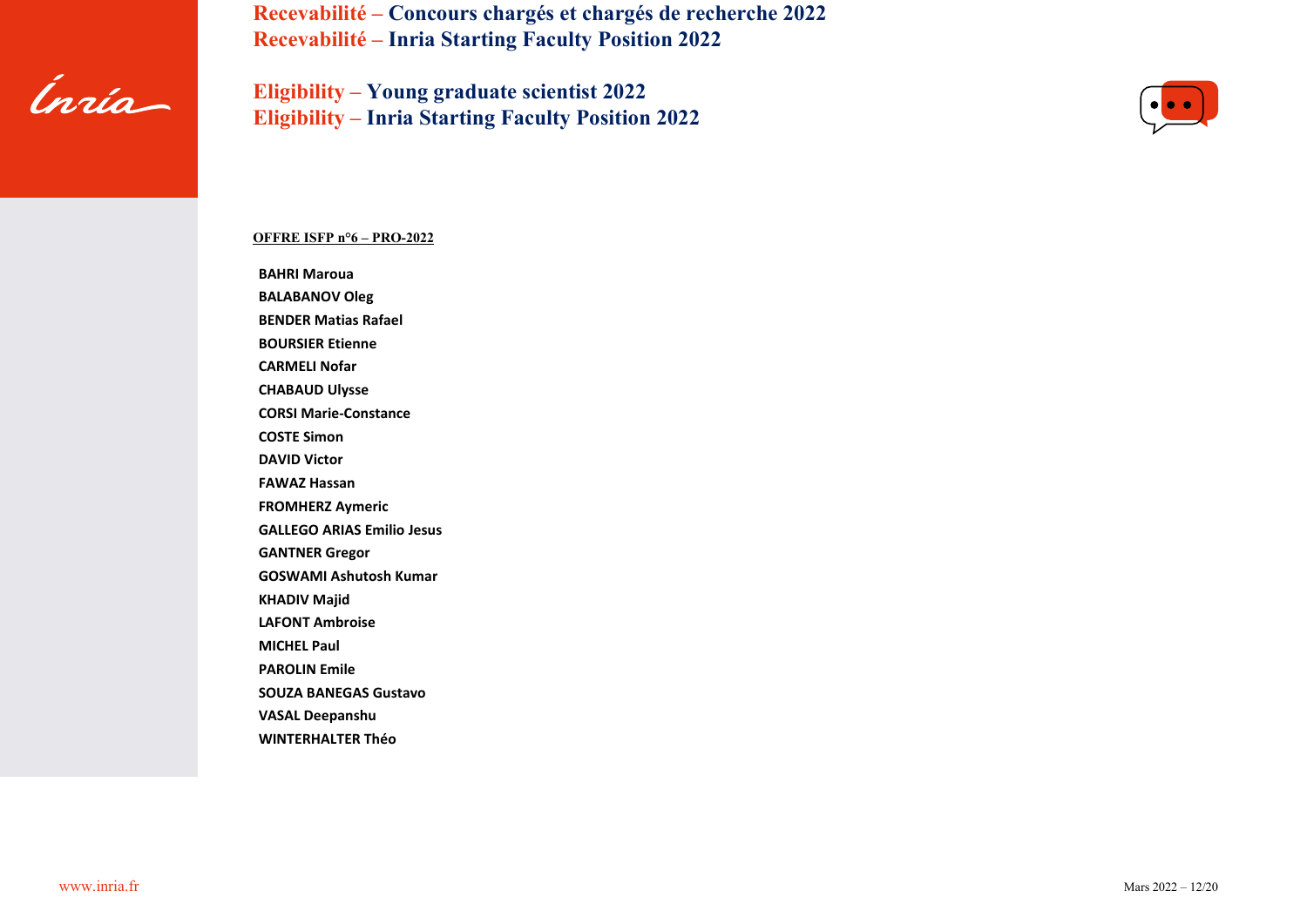

**Eligibility – Young graduate scientist 2022 Eligibility – Inria Starting Faculty Position 2022**



# **CONCOURS CRCN n°7 – RBA-CRCN-2022**

**BALOUEK-THOMERT Daniel BECK Geoffrey DAVID Erwan FARINIER Benjamin FERREIRA DA COSTA Maxime HOWARD Thomas MAILLARD Kenji MONAT Raphaël PILLETTE Léa RIOU-DURAND Lionel SCHROTTENLOHER André TËRNAVA Xhevahire TOGNON Marco TOMASHENKO Natalia TRAIOLA Marcello VASAL Deepanshu VAYER Titouan VICEDOMINI Riccardo VIGNUDELLI Valeria ZIMMERMANN Theo**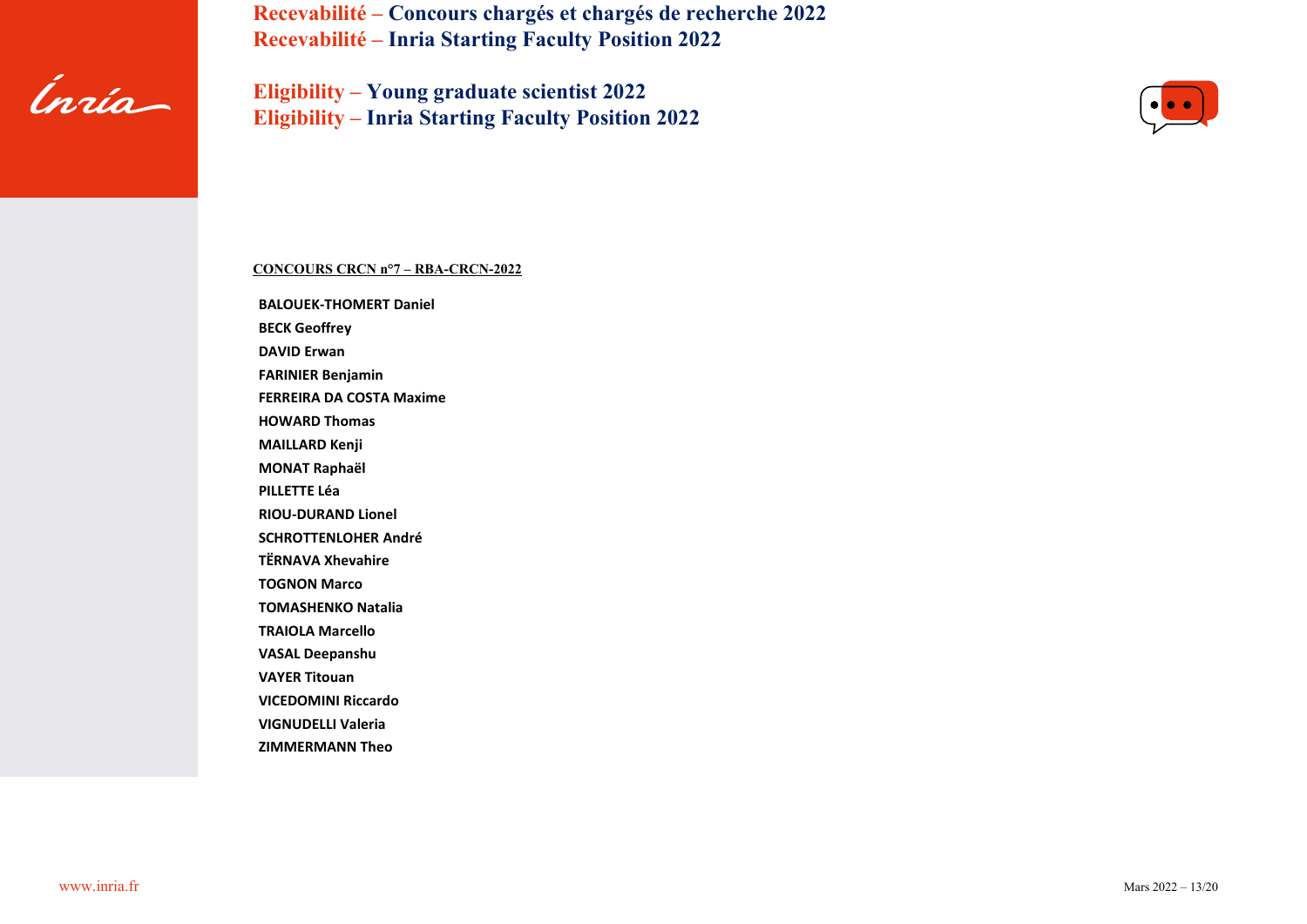

**Eligibility – Young graduate scientist 2022 Eligibility – Inria Starting Faculty Position 2022**



**OFFRE ISFP n°7 – RBA-2022**

**BALOUEK-THOMERT Daniel BECK Geoffrey**

**DAVID Erwan**

**HOWARD Thomas**

**MAILLARD Kenji**

**MONAT Raphaël**

**PILLETTE Léa**

**RIOU-DURAND Lionel**

**SCHROTTENLOHER André**

**TOGNON Marco**

**TRAIOLA Marcello**

**VASAL Deepanshu**

**VAYER Titouan**

**VICEDOMINI Riccardo**

**VIGNUDELLI Valeria**

**ZIMMERMANN Theo**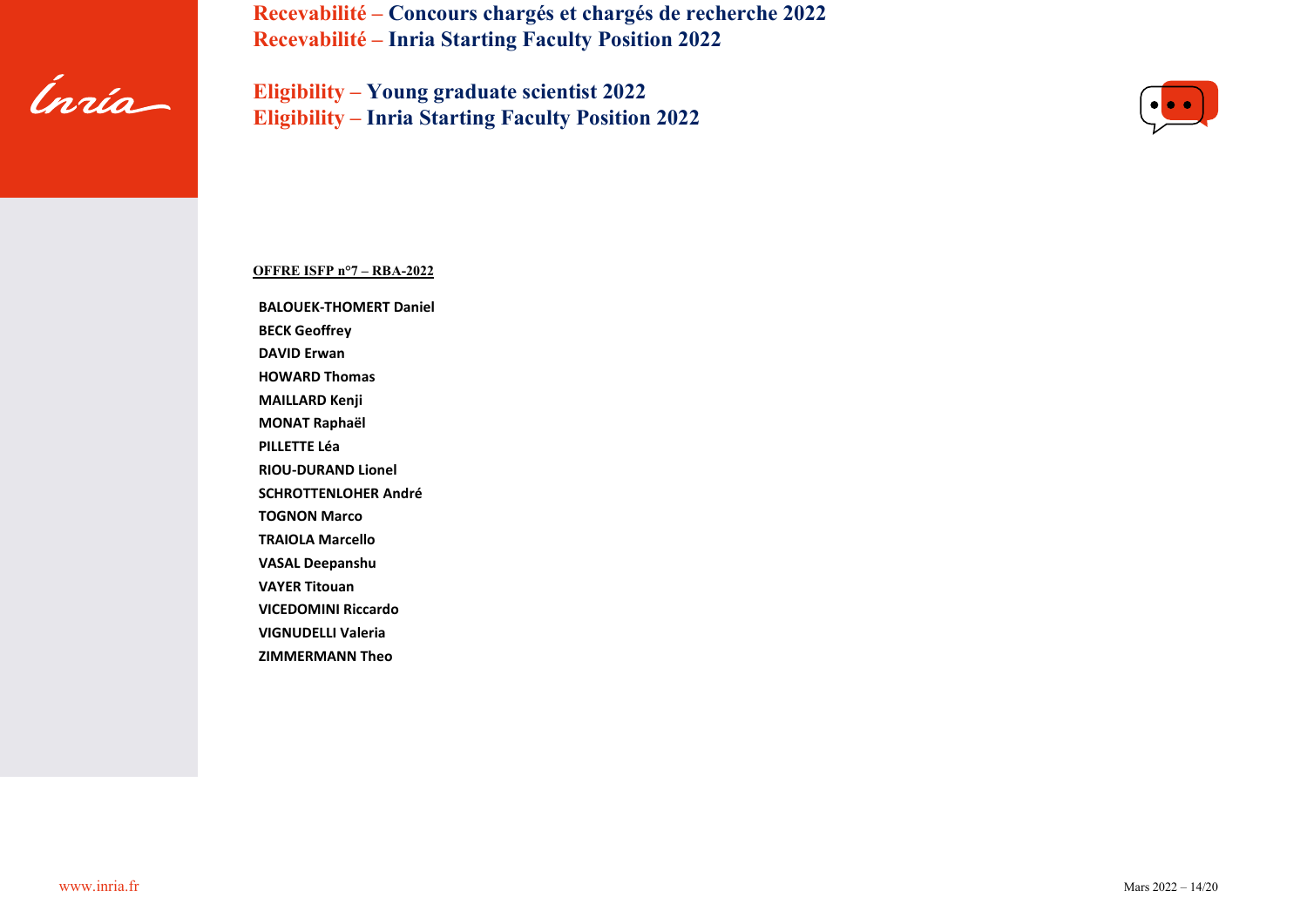

**Eligibility – Young graduate scientist 2022 Eligibility – Inria Starting Faculty Position 2022**



#### **CONCOURS CRCN n°8 – SAM-CRCN-2022**

**BARISIC Ankica BASPINAR Emre BENDER Matias Rafael BERGE Pierre BONALDI Francesco BONDESAN Andrea CARETTE Titouan CARMELI Nofar CASAGLI Francesca CHATALIC Antoine COMTE Céline CORNELI Marco FERREIRA DA COSTA Maxime GUIHO Thomas IRETA MUNOZ Fernando Israel KELLY Luke LE Huu Phuoc LOPEZ ZAZUETA Claudia MENIN Aline NOGALES-GOMEZ Amaya OLLAGNIER Anais PISTONE Paolo PONOMAREV Dmitry SAKAYORI Ken SILEO Damien VASAL Deepanshu WINTRAECKEN Mathijs Hubertus Maria Johanes**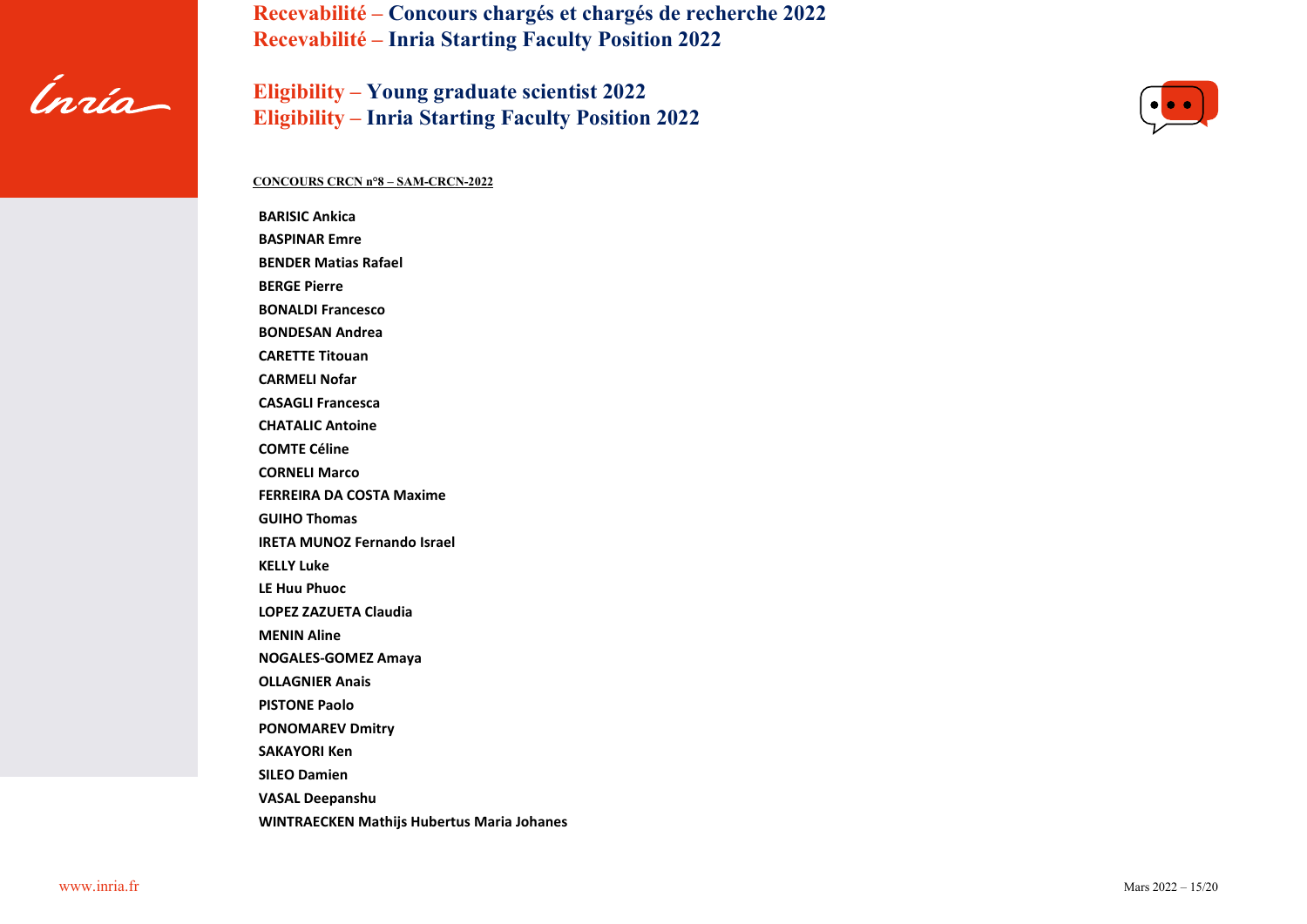

**Eligibility – Young graduate scientist 2022 Eligibility – Inria Starting Faculty Position 2022**



## **OFFRE ISFP n°8 – SAM-202**

**BARISIC Ankica BASPINAR Emre**

**BENDER Matias Rafael**

**BERGE Pierre**

**BONALDI Francesco**

**BONDESAN Andrea**

**CARETTE Titouan**

**CARMELI Nofar**

**CASAGLI Francesca**

**CHATALIC Antoine**

**COMTE Céline**

**CORNELI Marco**

**GUIHO Thomas**

**IRETA MUNOZ Fernando Israel**

**LE Huu Phuoc**

**LOPEZ ZAZUETA Claudia**

**MENIN Aline**

**NOGALES-GOMEZ Amaya**

**OLLAGNIER Anais**

**PISTONE Paolo**

**PONOMAREV Dmitry**

**SAKAYORI Ken**

**SILEO Damien**

**VASAL Deepanshu**

**WINTRAECKEN Mathijs Hubertus Maria Johanes**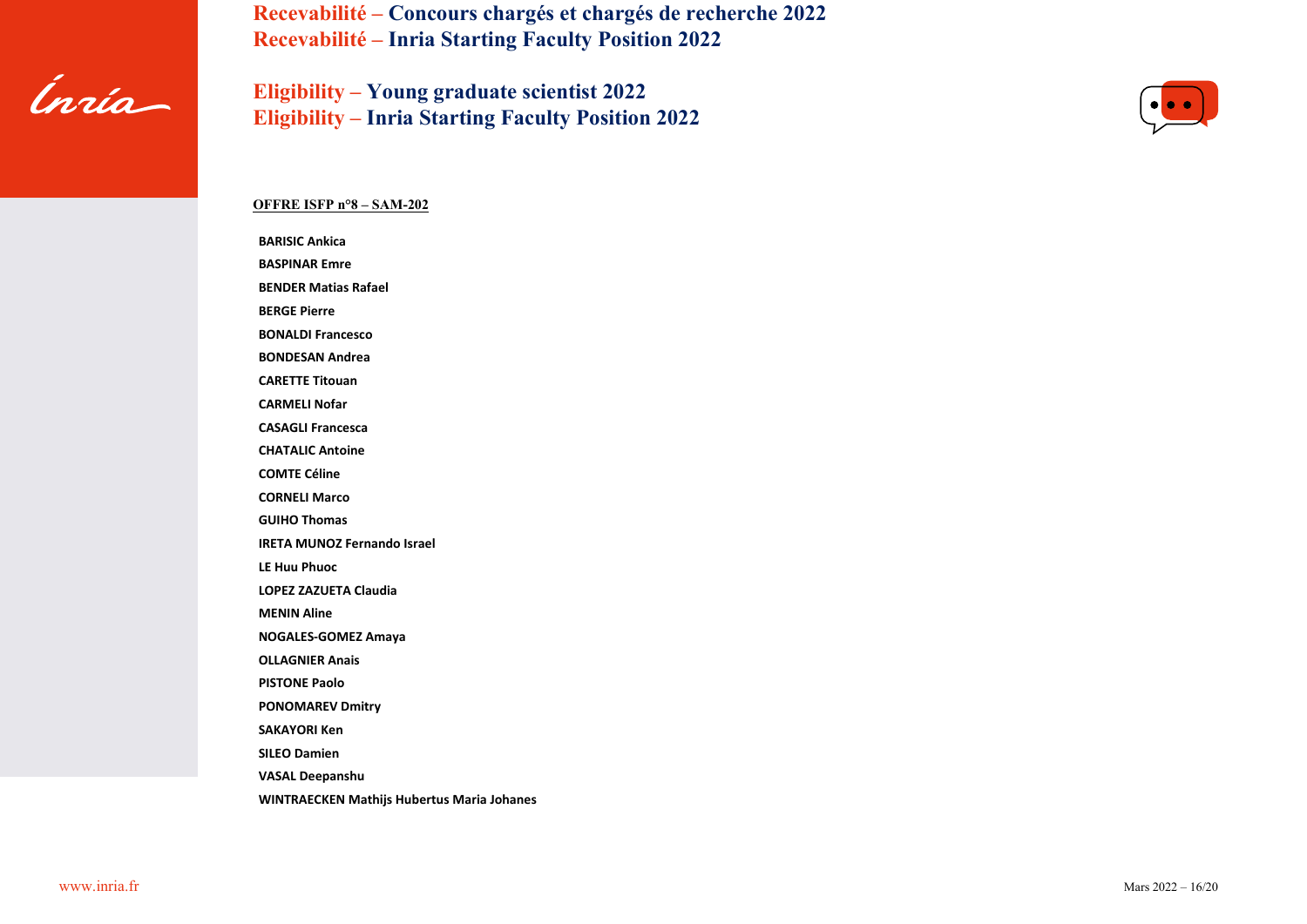

**Eligibility – Young graduate scientist 2022 Eligibility – Inria Starting Faculty Position 2022**



#### **CONCOURS CRCN n°9 – SIF-CRCN-2022**

**ABÉCASSIS Judith ACCLAVIO Matteo ARZANI Francesco AUGIER Nicolas BENDER Matias Rafael BESANÇON Lonni BONALDI Francesco BONNET Céline BOURSIER Etienne BOUTRY Pierre BRIVADIS Lucas CARETTE Titouan CHERIEF-ABDELLATIF Badr-Eddine COELHO QUINTINO Marco Tulio CORMIER Quentin FARINIER Benjamin FERREIRA DA COSTA Maxime FRUCHARD Bruno GANGSOO Zeong HILAIRE Paul HWANG ARCOLEZI Heber KIM Jisu KUNJWAL Ravi**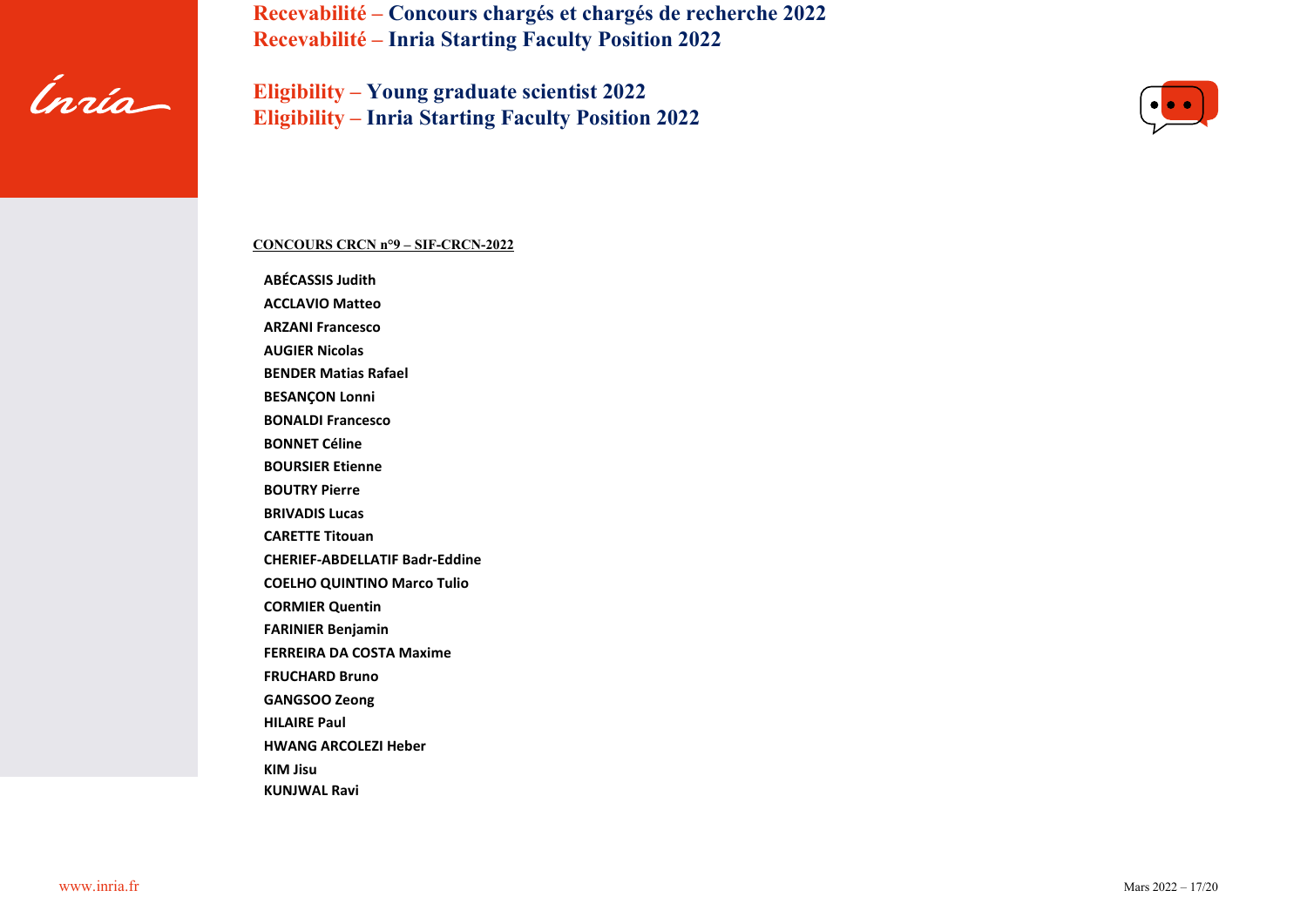

**Eligibility – Young graduate scientist 2022 Eligibility – Inria Starting Faculty Position 2022**



**LAFONT Ambroise LE Huu Phuoc MANTRI Atul MAURAS Simon MINN Sein MOITIER Zois MONTANELLI Hadrien NALDI Aurélien PAESANI Stefano PISTONE Paolo RAKOTONDRAINIBE Lalaina ROMMEL Cédric SALA Lorenzo SCHROTTENLOHER André SOUZA BANEGAS Gustavo VASAL Deepanshu VAYER Titouan VELLERET Aurélien VERRON Thibaut VIAL Pierre WINTERHALTER Théo WINTRAECKEN Mathijs Hubertus Maria Johanes**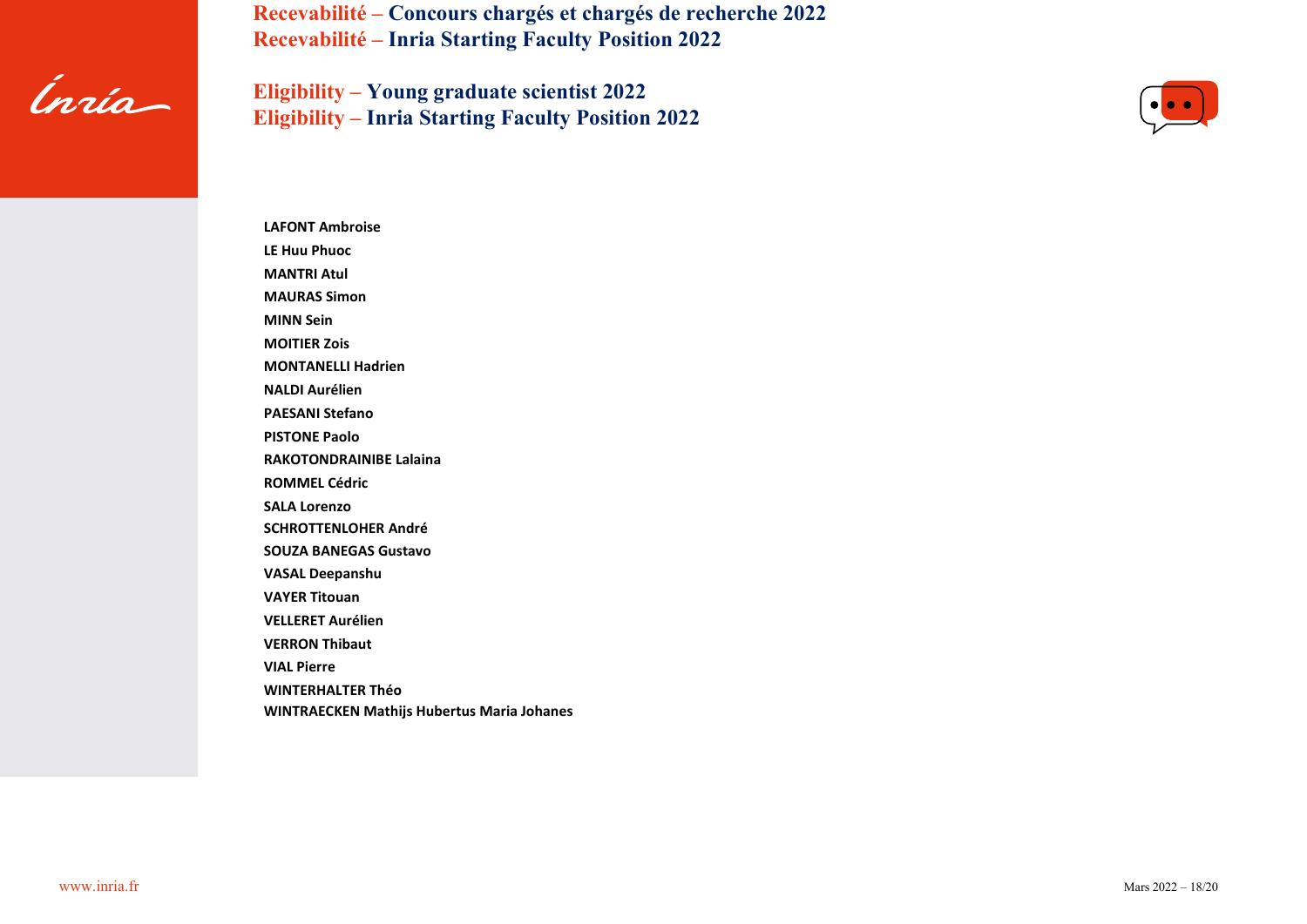

**Eligibility – Young graduate scientist 2022 Eligibility – Inria Starting Faculty Position 2022**



### **OFFRE ISFP n°9 – SIF-2022**

**ABÉCASSIS Judith**

**ACCLAVIO Matteo ARZANI Francesco**

**AUGIER Nicolas**

**BÉNARD Clément**

**BENDER Matias Rafael**

**BESANÇON Lonni**

**BONALDI Francesco**

**BONNET Céline**

**BOURSIER Etienne**

**BOUTRY Pierre**

**BRIVADIS Lucas**

**CARETTE Titouan**

**CHEN Luan**

**CHERIEF-ABDELLATIF Badr-Eddine**

**CORMIER Quentin**

**FAWAZ Hassan**

**FRUCHARD Bruno**

**GANGSOO Zeong**

**HILAIRE Paul**

**HWANG ARCOLEZI Heber**

**KIM Jisu**

**KUNJWAL Ravi**

**LAFONT Ambroise**